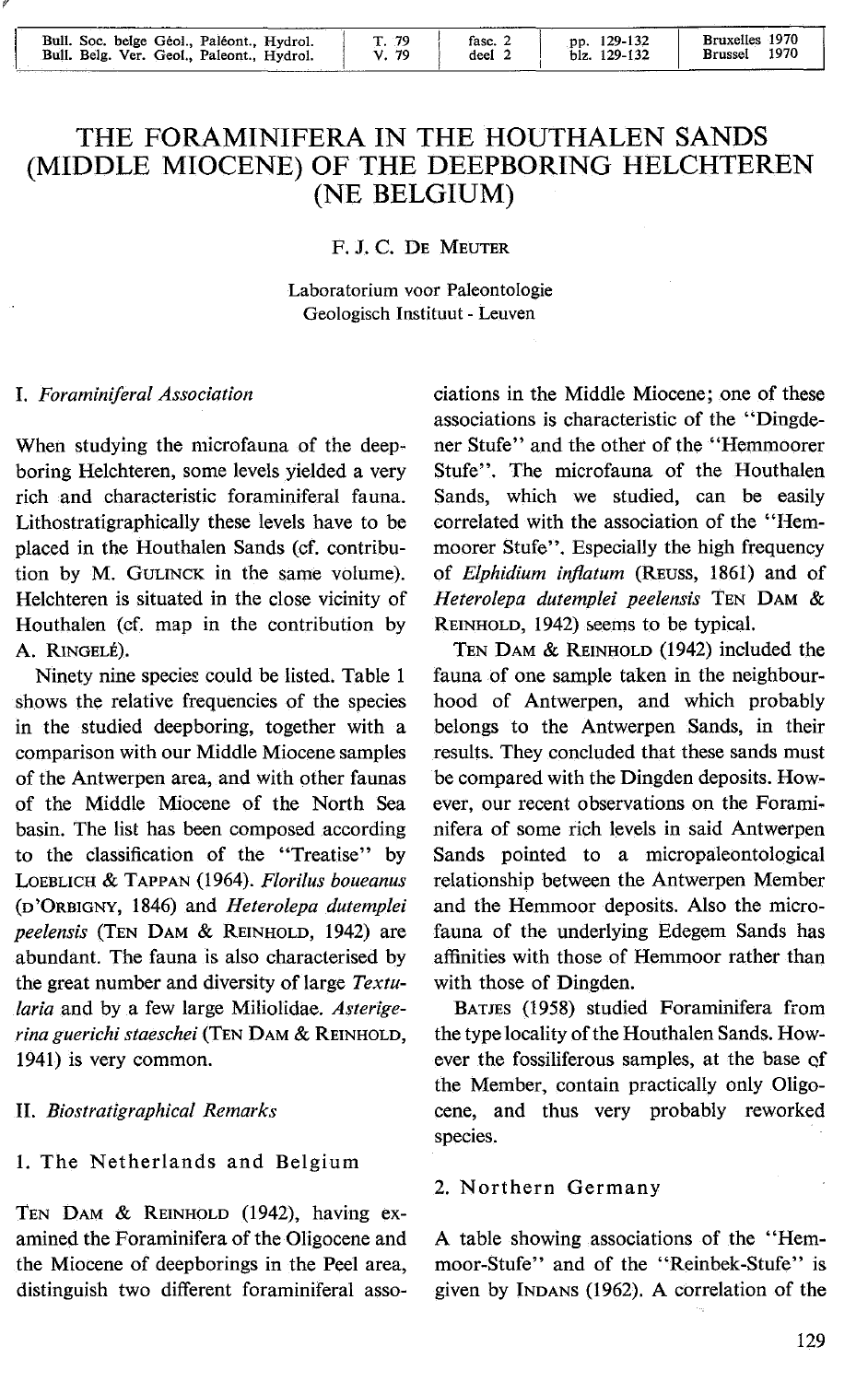microfauna of Helchteren with that of Germany appears to be more difficult. However, in general, the foraminiferal association corresponds fairly well with the fauna of Hemmoor. The presence of large specimens of the families Textulariidae and Miliolidae in both our fauna and in the Hemmoor sediments could be of stratigraphical significance.

A correlation between the deposits of northern Germany and those of the Netherlands and Belgium has been recently proposed by LANGER (1969). This author also correlated the "Houthalénien" with the "Hemmoor-Stufe". The "Anversien inférieur" (Edegem Sands ?) is compared with the "Dingden-Reinbek-Stufe", and the "Anversien supérieur" (Antwerpen Sands ?) with the lower "Langenfelde-Stufe". This statement has some thing in common with the conclusions of VAN VOORTHUYSEN (1963). The latter also considered that the "Anversien" must be younger than the "Houthalénien".

For the present we have no sufficient data in order to confirm the view of LANGER (1969) regarding the place of the so-called "Anversien". Further studies on the Foraminifera of the Miocene are being carried out. They could clear up the biostratigraphical position of the Antwerpen deposits. ln any case, it is possible that the "Anversien" laterally passes into the "Houthalénien".

| The Foraminifera in the Houthalen Sands of the<br>deepboring Helchteren and their presence in<br>Middle Miocene faunas of the North Sea basin |              |             |             | Ten Dam<br>&.<br>Reinhold<br>(1942) |         | Indans<br>(1962) |          |
|-----------------------------------------------------------------------------------------------------------------------------------------------|--------------|-------------|-------------|-------------------------------------|---------|------------------|----------|
|                                                                                                                                               | Houthalen    | Edegem      | Antwerpen   | Hemmoor                             | Dingden | Hemmoor          | Reinbek  |
|                                                                                                                                               |              |             |             |                                     |         |                  |          |
| 1. Spiroplectammina carinata carinata (D'ORBIGNY, 1846)<br>2. Spiroplectammina carinata pectinata (REUSS, 1850)                               | c            | $\mathbf c$ | r<br>c      | $\hspace{0.1mm} +$                  | O       | $\, +$<br>$^{+}$ | ┿<br>$+$ |
| 3. Spiroplectammina carinata deperdita (D'ORBIGNY, 1846)                                                                                      | c<br>c       |             | c           |                                     |         | $\pm$            | 4        |
| 4. Textularia mayeriana D'ORBIGNY, 1846                                                                                                       | c            |             |             |                                     |         | $+$              |          |
| 5. Textularia agglutinans D'ORBIGNY, 1839                                                                                                     | c            |             |             |                                     |         |                  |          |
| 6. Textularia speyeri (REUSS, 1865)                                                                                                           | r            |             | rr          |                                     |         |                  |          |
| 7. Textularia haueri D'ORBIGNY, 1846                                                                                                          | c            | ċ           | r           |                                     |         |                  |          |
| 8. Textularia gramen gramen D'ORBIGNY, 1846                                                                                                   | c            |             | r           | $^{+}$                              | $^{+}$  | $^{+}$           | $^+$     |
| 9. Textularia gramen abbreviata D'ORBIGNY, 1846                                                                                               | c            |             | c           |                                     |         | $+$              | $+$      |
| 10. Textularia gramen deltoidea REUSS, 1850                                                                                                   | c            |             | C           |                                     |         | $^{+}$           |          |
| 11. Textularia gramen subangulata D'ORBIGNY, 1846                                                                                             | r            |             | r           |                                     |         |                  |          |
| 12. Bigenerina nodosaria D'ORBIGNY, 1826                                                                                                      | ŕ            | c           | $\mathbf c$ |                                     |         | $+$              | $\pm$    |
| 13. Karreriella affinis (FORNASINI, 1883)                                                                                                     | $\mathbf{r}$ | r           | r           | ┿                                   |         |                  |          |
| 14. Martinottiella communis (D'ORBIGNY, 1846)                                                                                                 | c            | c           |             | $^{+}$                              | Ö       | $^{+}$           | $^+$     |
| 15. Quinqueloculina ackneriana D'ORBIGNY, 1846                                                                                                | r            |             |             |                                     |         | $+$              | ┿        |
| 16. Massilina sp.                                                                                                                             | r            |             | rr          |                                     |         | $\overline{+}$   |          |
| 17. Flintina sp.                                                                                                                              | r            |             |             |                                     |         | $\mathrm{+}$     |          |
| 18. Triloculina inflata D'ORBIGNY, 1846                                                                                                       | rr           |             |             |                                     |         | $+$              |          |
| 19. Pyrgo inornata (D'ORBIGNY, 1846)                                                                                                          | r            |             |             |                                     |         |                  |          |
| 20. Pyrgo bulloides (D'ORBIGNY, 1826)                                                                                                         | r            |             |             |                                     |         | $\pm$            | ╅        |
| 21. Sigmoilina tenuis (CZJEK, 1847)                                                                                                           | c            | c           |             |                                     |         |                  | $\,{}^+$ |

|--|--|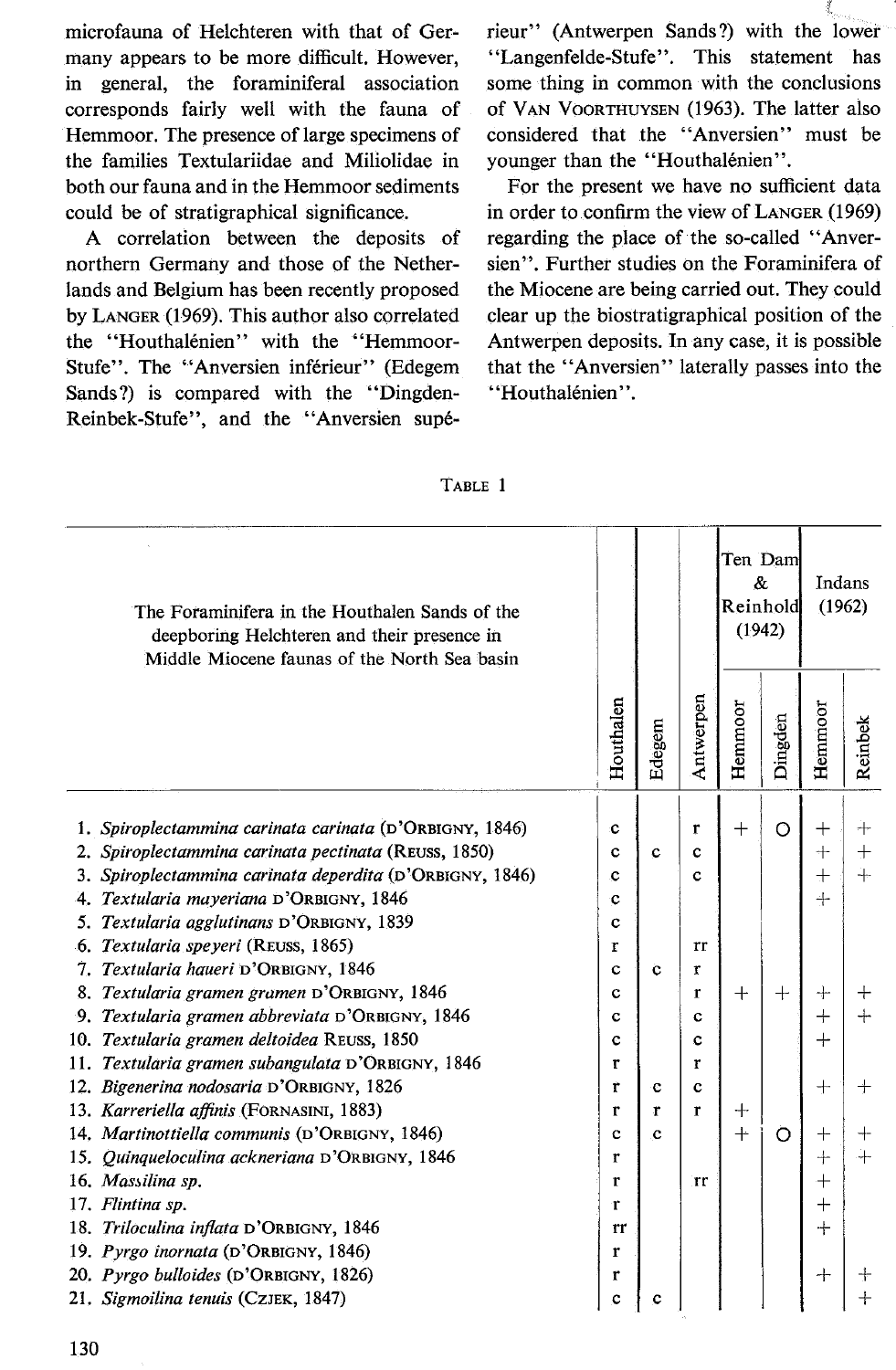| 22. Sigmoilopsis schlumbergeri (SILVESTRI, 1904)               | c  | r  |             | $^{+}$  | $\hspace{0.1mm} +$               |                    |                                  |
|----------------------------------------------------------------|----|----|-------------|---------|----------------------------------|--------------------|----------------------------------|
| 23. Nodosaria bacillum DEFRANCE, 1826                          | r  |    | l,          | $\circ$ |                                  | $+$                |                                  |
| 24. Nodosaria irregularis D'ORBIGNY, 1846                      | r  |    |             |         |                                  |                    |                                  |
| 25. Nodosaria longicauda D'ORBIGNY, 1826                       | c  | c  | r           |         |                                  |                    |                                  |
| 26. Dentalina guttifera D'ORBIGNY, 1846                        | c  |    | c           |         |                                  | $^{+}$             | ┿                                |
| 27. Dentalina konincki REUSS, 1861                             | c  |    | c           | O       | $+$                              | $+$                | $+$                              |
| 28. Dentalina communis D'ORBIGNY, 1826                         | rr | rr | r           |         |                                  |                    |                                  |
| 29. Demalina soluta REUSS, 1851                                | c  |    |             | $\pm$   |                                  |                    |                                  |
| 30. Dentalina badenensis D'ORBIGNY, 1846                       | rr |    |             |         |                                  |                    |                                  |
| 31. Dentalina intermittens (ROEMER, 1838)                      | t  | rr | r           | $\ddag$ | $^{+}$                           | $+$                | ┿                                |
| 32. Dentalina inornata D'ORBIGNY, 1846                         | r  | c  | r           |         |                                  |                    | $+$                              |
| 33. Dentalina acuta D'ORBIGNY, 1846                            | rr |    |             |         |                                  |                    |                                  |
| 34. Frondicularia dumontana REUSS, 1861                        | rr |    | r           |         |                                  |                    |                                  |
| 35. Lagena tenuis (BORNEMANN, 1855)                            | r  | c  | c           |         |                                  | $^{+}$             | $^+$                             |
| 36. Lagena elongata (EHRENBERGH, 1844)                         | r  | Ċ  | c           |         |                                  |                    | $\pm$                            |
| 37. Lagena hexagona (WILLIAMSON, 1848)                         | r  | c  | c           | 十       |                                  | $^{+}$             | $^{+}$                           |
| 38. Lagena hystrix REUSS, 1863                                 | rr |    | rr          | $^{+}$  |                                  | $+$                | $^{+}$                           |
| 39. Lagena striata (D'ORBIGNY, 1839)                           | c  | rr |             | $+$     | $\hspace{0.1mm} +$               | ┿                  | ┿                                |
| 40. Lagena laevis (MONTAGU, 1803)                              | rr | Ľ  | r           | $+$     | $^{+}$                           |                    |                                  |
| 41. Lenticulina crassa (D'ORBIGNY, 1846)                       | r  | Ť  | r           |         |                                  |                    | ┿                                |
| 42. Lenticulina teschi (Тем DAM & REINHOLD, 1947)              | r  |    |             | O       |                                  |                    | $+$                              |
| 43. Lenticulina cultrata (MONTFORT, 1808)                      | rr |    | r           | $+$     | $\hspace{0.1mm} +$               | $^{+}$             | $+$                              |
| 44. Lenticulina calcar (LINNAEUS, 1767)                        | rr |    | rr          | $^{+}$  | $+$                              | $^{+}$             | $+$                              |
| 45. Lenticulina rotulata (LAMARCK, 1804)                       | r  |    | rr          | $+$     | $+$                              | $+$                | $+$                              |
| 46. Lenticulina nysti REUSS, 1863                              | r  |    | rr          |         |                                  |                    |                                  |
| 47. Lenticulina clericii FORNASINI, 1895                       | rr |    |             |         |                                  |                    |                                  |
| 48. Lenticulina inornata (D'ORBIGNY, 1846)                     |    |    | Tr          |         |                                  |                    | $^{+}$<br>$+$                    |
|                                                                | rr |    | rr          |         |                                  |                    |                                  |
| 49. Lenticulina gibba (D'ORBIGNY, 1826)                        | c  | r  | r           | $+$     | $^+$                             |                    |                                  |
| 50. Marginulina hirsuta D'ORBIGNY, 1826                        | r  |    |             |         | $+$                              | $\hspace{0.1mm} +$ | ╈                                |
| 51. Marginulina hosiusi LANGER, 1969                           | rr |    |             |         |                                  |                    | $^{+}$                           |
| 52. Margulinopsis ackneriana (NEUGEBOREN, 1851)                | r  |    | rr          | $\ddag$ | $\mathrm{+}$                     | $^{+}$             | $\pm$                            |
| 53. Planularia grundensis (KARRER, 1867)                       | r  | 1  |             | $+$     |                                  |                    |                                  |
| 54. Globulina gibba gibba D'ORBIGNY, 1826                      | r  | c  | r           | $+$     | $^{+}$                           | $\, +$             | $^+$                             |
| 55. Globulina gibba punctata D'ORBIGNY, 1846                   | c  |    |             |         |                                  |                    |                                  |
| 56. Globulina gibba tuberculata D'ORBIGNY, 1846                | C  | rr | r           | ┿       | $\hspace{0.1mm} +\hspace{0.1mm}$ | $^{+}$             | $^{+}$                           |
| 57. Guttulina problema (D'ORBIGNY, 1826)                       | c  | c  | c           | $+$     | $^{+}$                           | $^{+}$             | ┿                                |
| 58. Pseudopolymorphina incerta (EGGER, 1857)                   | rr |    |             |         |                                  | $+$                |                                  |
| 59. Sigmomorphina schwageri (KARRER, 1877)                     | rr |    | rr          |         |                                  |                    | ┿                                |
| 60. Glandulina laevigata D'ORBIGNY, 1826                       | r  | r  |             | ┿       | $^{+}$                           | $\,+\,$            | $+$                              |
| 61. Fissurina laevigata REUSS, 1850                            | r  | c  | r           | $+$     | $^{+}$                           | $\! +$             | $\hspace{0.1mm} +$               |
| 62. Fissurina orbignyana SEGUENZA, 1862                        | rr | C  | rr          |         |                                  | $^{+}$             | $\boldsymbol{+}$                 |
| 63. Sphaeroidina bulloides D'ORBIGNY, 1826                     | r  |    |             | $\ddag$ | ┿                                |                    | $^{+}$                           |
| 64. Bulimina aculeata D'ORBIGNY, 1826                          | r  | r  | $\mathbf r$ |         | $^+$                             | ╅                  | ┿                                |
| 65. Bulimina elongata elongata D'ORBIGNY, 1846                 | c  | c  | $\mathbf c$ |         | $+$                              | $\, + \,$          | $^+$                             |
| 66. Bulimina elongata subulata CUSHMAN & PARKER, 1937          | r  | r  | r           | r       |                                  | $^{+}$             | $\pm$                            |
| 67. Bulimina dingdenensis BATJES, 1958                         | c  |    |             |         |                                  | ┽                  | $\hspace{0.1mm} +\hspace{0.1mm}$ |
| 68. Trifarina gracilis tenuistriata REUSS, 1870                | r  | c  |             |         |                                  |                    |                                  |
| 69. Trifarina bradyi CUSHMAN, 1929                             | c  | Ċ  | r           |         |                                  | $^+$               | ┽                                |
| 70. Discorbis mira CUSHMAN, 1922                               | rr | c  | r           |         |                                  | $\ddag$            | $^{+}$                           |
| 71. Cancris auriculus (FICHTEL & MOLL, 1803)                   | c  | c  | C           | ┿       | $^+$                             | ┿                  | $\pm$                            |
| 72. Asterigerina guerichi staeschei (TEN DAM & REINHOLD, 1941) | c  | c  | а           | $^{+}$  |                                  | ┿                  | $\, + \,$                        |
| 73. Ammonia beccarii (LINNAEUS, 1758)                          | ¢  |    |             |         |                                  | $\pm$              |                                  |
| 74. Elphidium ungeri (REUSS, 1850)                             | r  | r  |             |         | $\hspace{0.1mm} +\hspace{0.1mm}$ | $+$                | $^{+}$                           |
| 75. Elphidium inflatum (REUSS, 1861)                           | c  |    | c           |         | $^{+}$                           | $+$                | $+$                              |
| 76. Elphidium subnodosum (ROEMER, 1838)                        | c  |    |             |         |                                  |                    |                                  |
|                                                                |    |    |             |         |                                  |                    |                                  |

l,